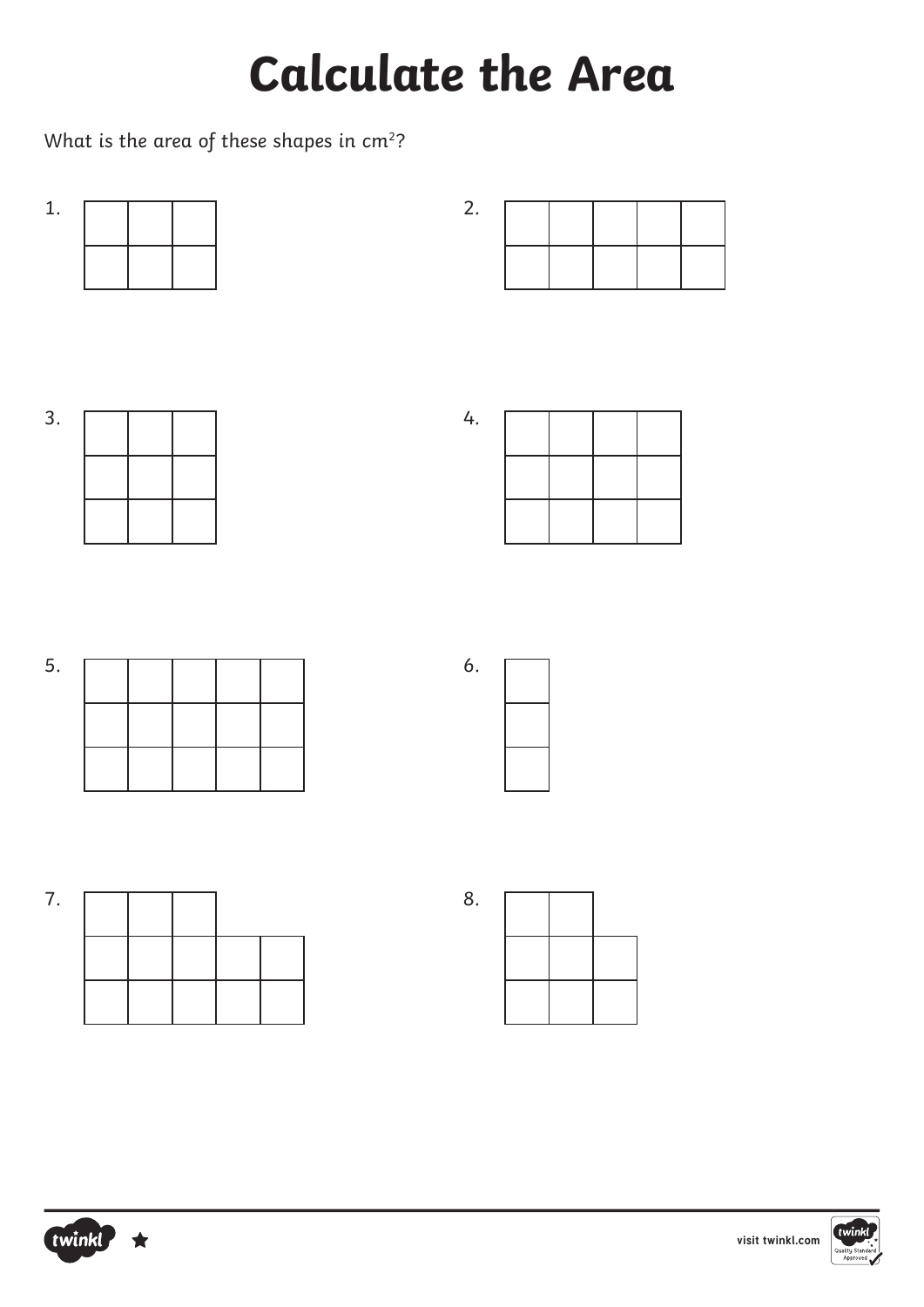What is the area of these shapes in  $cm<sup>2</sup>$ ?





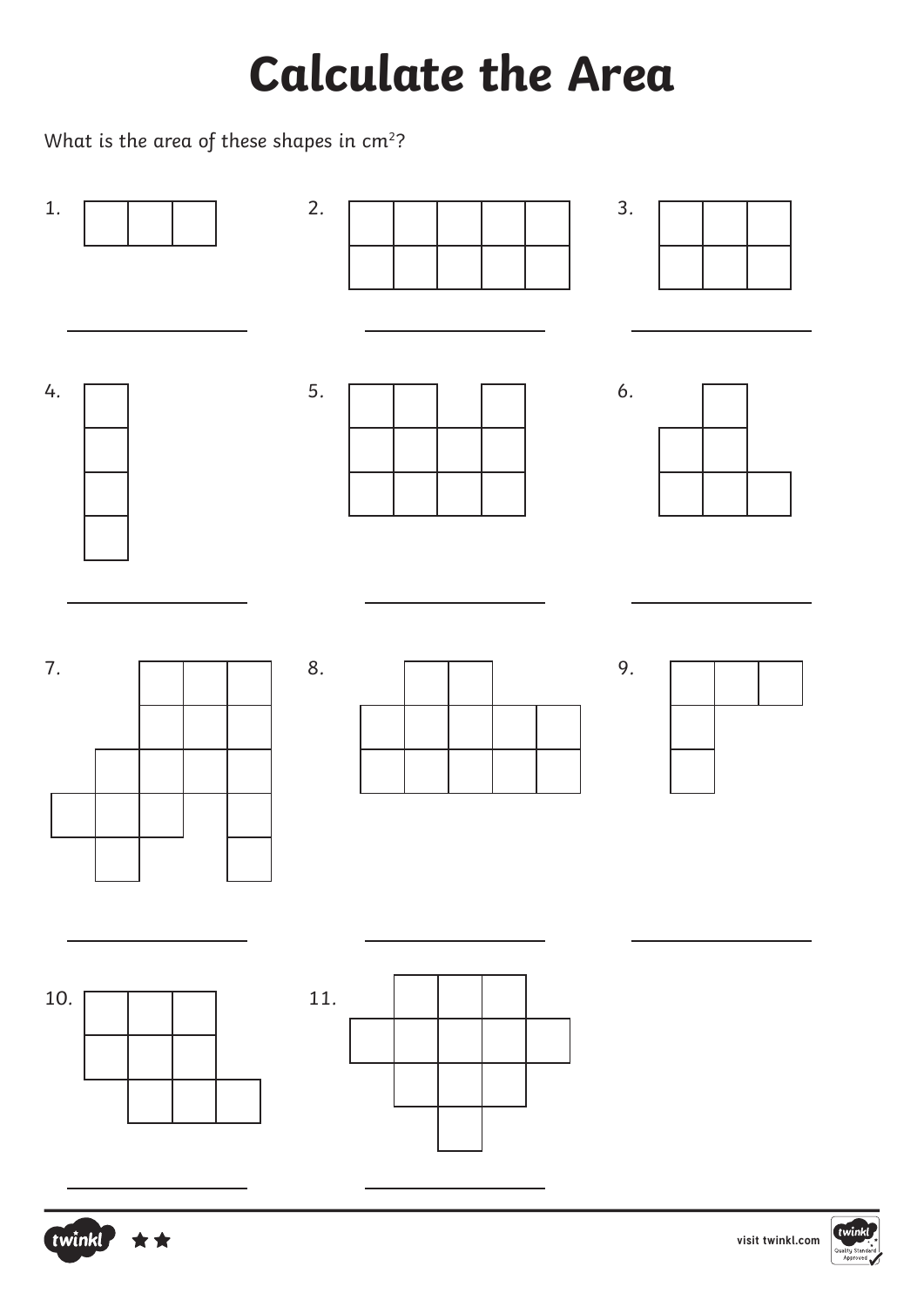Measure and calculate the area of these shapes in cm<sup>2</sup>?





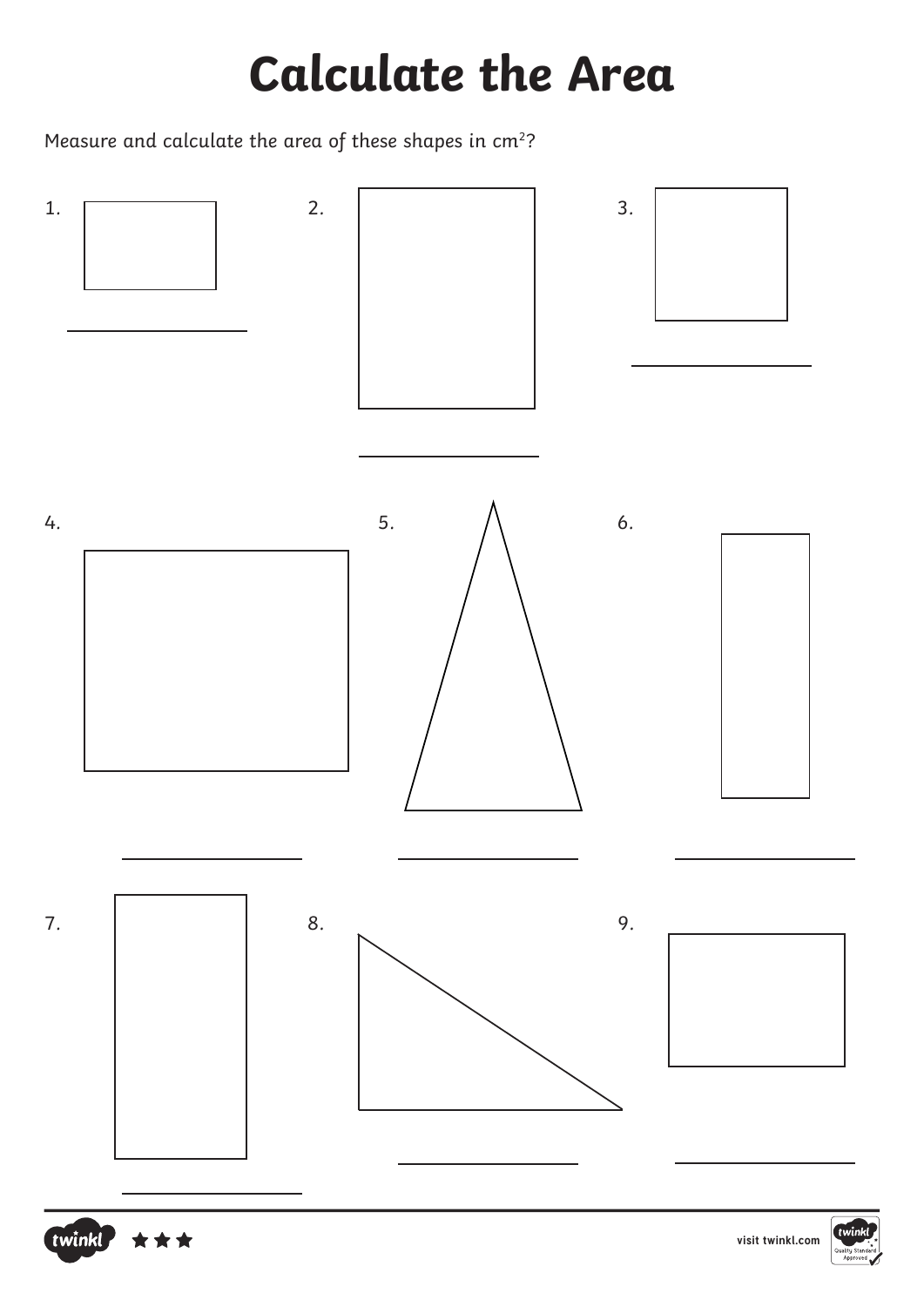Measure and calculate the area of these shapes in mm<sup>2</sup>?